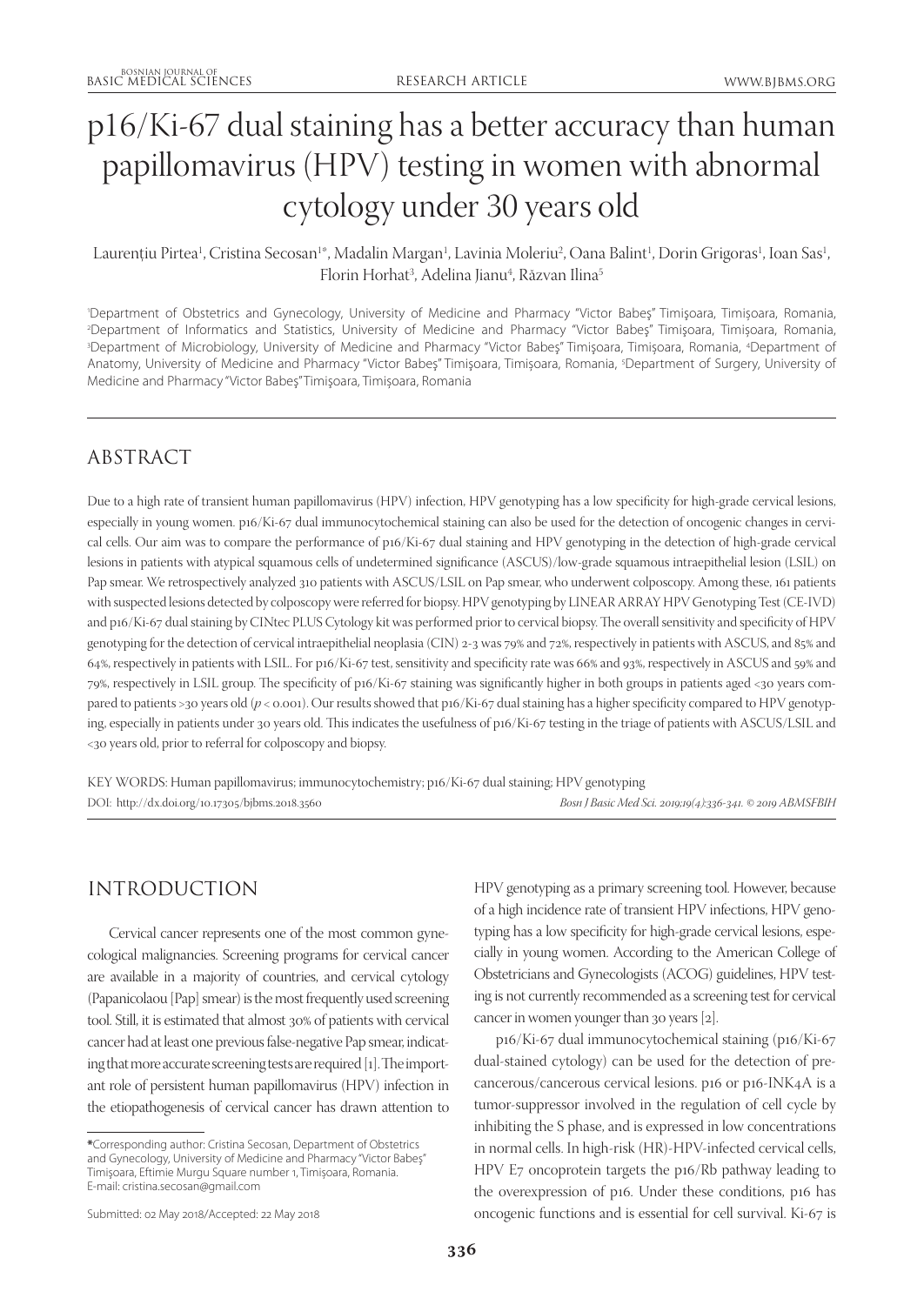a nuclear protein expressed in dividing cells, and is used as a cell proliferation marker. p16/Ki-67 dual staining is considered positive when the two proteins are co-expressed within the same cell, and can be performed with the same liquid-based cytology samples used for HPV genotyping and Pap smear.

The usefulness of p16/Ki-67 dual staining for the triage of patients with atypical squamous cells of undetermined significance (ASCUS) or low-grade squamous intraepithelial lesion (LSIL) prior to referral for colposcopy and biopsy has been evaluated in several studies. Bergeron *et al.* [3] and Possati-Resende *et al.* [4] compared the performance of p16/Ki-67 dual staining and HPV genotyping in the management of women with abnormal cervical cytology. They found that p16/ Ki-67 dual staining had a higher specificity for high-grade cervical intraepithelial neoplasia (CIN2/CIN3) compared to HPV genotyping, in both ASCUS and LSIL groups [3,4]. Moreover, in patients with LSIL ≤30 years old, p16/Ki-67 dual staining had a higher accuracy in identifying precursor cervical lesions [4].

The objective of this study is to compare the performance of p16/Ki-67 dual staining and HPV genotyping in the detection of high-grade cervical lesions in patients with ASCUS or LSIL on cervical cytology (Pap smear).

## MATERIALS AND METHODS

#### Patients

This retrospective study included patients with ASCUS or LSIL on cervical cytology who underwent colposcopy at the Department of Obstetrics and Gynecology of County Hospital Timişoara, between January 2015 and December 2016.

The inclusion criteria were ASCUS or LSIL on Pap smear and suspected lesions on colposcopy. The exclusion criterion was negative colposcopy.

Written informed consent was obtained from all patients before their inclusion in the study. All procedures were performed in accordance with the ethical standards laid down in the 1964 Declaration of Helsinki and its later amendments and were approved by the Institutional Review Board and Ethical Committee of the University of Medicine and Pharmacy "Victor Babeş" Timişoara.

The study was registered by the Institutional Review Board and Ethical Committee of "Victor Babeş" University of Medicine and Pharmacy, Timişoara under the registration number 17/2017.

#### Cervical cytology, colposcopy, and biopsy

All patients underwent Pap smear testing and colposcopy. Pap smear was performed and evaluated according to the 2001 Bethesda System for reporting cervical cytology. Colposcopy examinations were performed by the same team, with expertise in colposcopy, in all patients, and results were interpreted according to the 2011 International Federation for Cervical Pathology and Colposcopy (IFCPC) terminology system. Only patients with suspected lesions detected by colposcopy were referred for biopsy. Loop electrosurgical excision procedures (LEEPs) were performed in all cases by the same team of surgeons and biopsy specimens were evaluated by the same pathologist. All patients referred for biopsy were selected for HPV genotyping and p16/Ki-67 dual staining. Both tests were performed before cervical biopsy (Figure 1).

#### HPV testing

HPV genotyping was performed by LINEAR ARRAY HPV Genotyping Test [CE-IVD] (ROCHE, Germany). The HPV test is based on the amplification of target DNA (HPV L1 gene) by multiplex polymerase chain reaction (PCR) and reversed hybridization of the amplified products to a linear array of 37 immobilized probes which represent different HPV types (6, 11, 16, 18, 26, 31, 33, 35, 39, 40, 42, 45, 51, 52, 53, 54, 55, 56, 58, 59, 61, 62, 64, 66, 67, 68, 69, 70, 71, 72, 73, 81, 82, 83, 84, IS39, and CP6108). PCR was performed on a GeneAmp PCR System 9700 thermal cycler (Applied Biosystems, USA), according to the manufacturer's instructions. Automated hybridization and detection of HPV-DNA were performed on a ProfiBlot 48 Western Blot processor (Tecan Trading AG, Zurich, Switzerland).

#### p16/Ki-67 dual staining

Immunocytochemistry analysis was performed using the CINtec PLUS Cytology kit (Roche MTM Laboratories, Heidelberg, Germany), according to the manufacturer's instructions.

#### Statistical analysis

SPSS Statistics for Windows, Version 17.0. (SPSS Inc., Chicago), Epi Info v7 (Centers for Disease Control and



**FIGURE 1.** (A) Immunocytochemical reaction for p16/Ki-67, magnification 40×. A cell with a double signal and impaired cell cycle regulation; red nuclei positive for Ki-67 and brown cytoplasm and/or nuclei positive for p16. (B) Cells positive for high-risk-human papillomavirus (HPV) in which the cell cycle is still under control.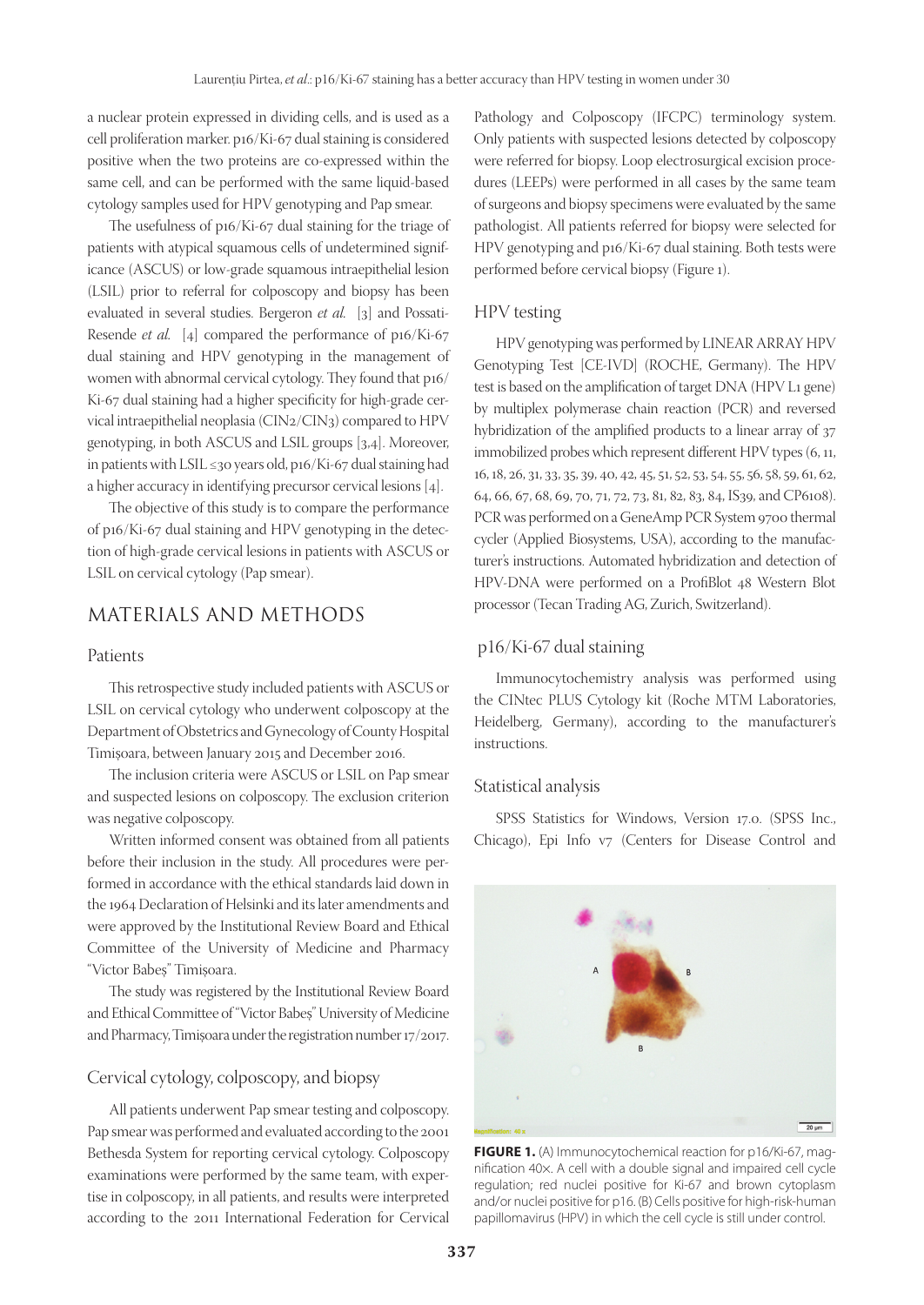Prevention [CDC], Atlanta, GA, USA), and Microsoft Excel 2007 were used for statistical analysis. All *p* values were obtained by applying a chi-square test for proportions between CinTest and HPV genotyping, and are presented in Table 1. Furthermore, we calculated the area under the receiver operating characteristic (ROC) curve which is a popular measure for the accuracy of a diagnostic test, where the value of 1 implies a perfect diagnostic test (Table 2 and Figure 2) [5,6].

### RESULTS

A total of 310 patients with ASCUS or LSIL on cervical cytology were referred for colposcopy at the Department of Obstetrics and Gynecology of County Hospital Timişoara. Patients with colposcopy negative for high-grade lesions were excluded from the study. The remaining 161 patients with ASCUS (67 patients; 42%) or LSIL (94 patients; 58%) were referred for biopsy.

Among 161 patients,  $56$   $(35%)$  were <30 years and 105 patients (65%) were >30 years old.

Overall, 102/161 patients (63%) tested positive for HR-HPV and  $70/161$  patients (43%) were positive for p16/Ki-67. CIN2-3 was detected by biopsy in 99/161 patients (61%).

In ASCUS group, 38/67 patients (57%) were positive for HR-HPV, and 27/67 (40%) were positive for p16/Ki-67 test. In LSIL group, 64/94 patients (68%) were HR-HPV-positive and 43/94 (46%) were p16/Ki-67-positive.

In women over 30 years old, in ASCUS group, HR-HPV positivity rate was  $63\%$  ( $27/43$  patients) and p16/Ki-67 positivity was 42% (18/43 patients). In LSIL patients over 30 years,

| <b>TABLE 1.</b> P values obtained by applying the Chi-square test for |  |  |  |
|-----------------------------------------------------------------------|--|--|--|
| proportion between CINtec test and HPV genotyping                     |  |  |  |

| <b>ASCUS</b>                   | LSIL      | <b>ASCUS</b> | LSIL      | <b>ASCUS</b> | LSIL       |  |  |
|--------------------------------|-----------|--------------|-----------|--------------|------------|--|--|
| Under                          | Under     | Over         | Over      | All sample   | All sample |  |  |
| 30 years                       | 30 years  | 30 years     | 30 years  |              |            |  |  |
| CINtec test vs. HPV genotyping |           |              |           |              |            |  |  |
| For sensitivity (SN)           |           |              |           |              |            |  |  |
| $p=0.631$                      | $p=0.493$ | $p=0.002$    | p<0.001   | $p=0.093$    | p<0.001    |  |  |
| For specificity (SP)           |           |              |           |              |            |  |  |
| $p=0.017$                      | $p=0.023$ | $p=0.028$    | $p=0.002$ | $p=0.001$    | $p=0.023$  |  |  |

ASCUS: Atypical squamous cells of undetermined significance, LSIL: Low-grade squamous intraepithelial lesion, HPV: Human papillomavirus

HR-HPV positivity rate was 77% (48/62 patients) and p16/ Ki-67 positivity was 37% (23/62 patients).

In women less than 30 years old, in ASCUS group, HR-HPV positivity rate was 45% (11/24 patients) and p16/Ki-67 positivity was 37% (9/24 patients). In LSIL group less than 30 years, the positivity rate for HR-HPV test was 50% (16/32 patients) and for p16/Ki-67 dual staining it was  $62\%$  ( $20/32$  patients).

In women with CIN2-3 detected by biopsy and <30 years old HR-HPV positivity was 50% (7/14 patients) in ASCUS and 83% (15/18 patients) in LSIL group, p16/Ki-67 positivity rate was  $57\%$  ( $8/14$ ) and  $88\%$  ( $16/18$  patients) in the two groups respectively.

The overall sensitivity and specificity of HPV genotyping for the detection of CIN2-3 were 79% and 72%, respectively in the group of patients with ASCUS, and 85% and 64%, respectively in the group of patients with LSIL. The sensitivity and specificity rates of p16/Ki-67 dual staining for CIN2-3, were 66% and 93%, respectively in ASCUS group, and 59% and 79%, respectively in LSIL group (Table 3).

The specificity of p16/Ki-67 dual staining was significantly increased in the group of patients <30 years old compared to patients >30 years of age  $(p < 0.001)$  in both ASCUS and LSIL groups (Figure 2).

# DISCUSSION

Persistent infection with HR-HPV is essential for the development of cervical cancer. Factors affecting HPV persistence include HPV type, patient age, and immune status [7,8]. This is the main reason why HPV genotyping has a high sensitivity for the detection of cervical disease, and according to recent studies, HPV testing is superior for the detection of high-grade cervical lesions compared to cervical cytology [9]. However, due to a high prevalence of transient HPV infections, especially in young women, the specificity of HPV genotyping as a screening method for cervical cancer is limited.

According to the clinical algorithms available in most countries, patients categorized as having ASCUS or LSIL on cytology are referred for further testing, such as colposcopy and biopsy, to exclude CIN2 or CIN3. However, many

**TABLE 2.** The area under the ROC curve for HPV genotyping and p16/Ki-67 dual staining (CINtec test) specificity in ASCUS and LSIL patients, according to the age groups and in the total sample

| <b>ASCUS</b>       | LSIL               | <b>ASCUS</b>       | LSIL               | <b>ASCUS</b>       | LSIL               |
|--------------------|--------------------|--------------------|--------------------|--------------------|--------------------|
| Under 30 years     | Under 30 years     | Over 30 years      | Over 30 years      | All sample         | All sample         |
| <b>AUC</b>         | AUC.               | <b>AUC</b>         | <b>AUC</b>         | <b>AUC</b>         | <b>AUC</b>         |
| <b>CINtec test</b> | <b>CINtec test</b> | <b>CINtec test</b> | <b>CINtec test</b> | <b>CINtec test</b> | <b>CINtec</b> test |
| 0.736              | 0.802              | 0.828              | 0.654              | 0.794              | 0.689              |
| <b>AUC</b>         | AUC.               | <b>AUC</b>         | AUC.               | AUC.               | <b>AUC</b>         |
| HPV genotyping     | HPV genotyping     | HPV genotyping     | HPV genotyping     | HPV genotyping     | HPV genotyping     |
| 0.550              | 0.881              | 0.874              | 0.641              | 0.757              | 0.744              |

ASCUS: Atypical squamous cells of undetermined significance, LSIL: Low-grade squamous intraepithelial lesion, HPV: Human papillomavirus, AUC: Area under the ROC curve, ROC: Receiver operating characteristic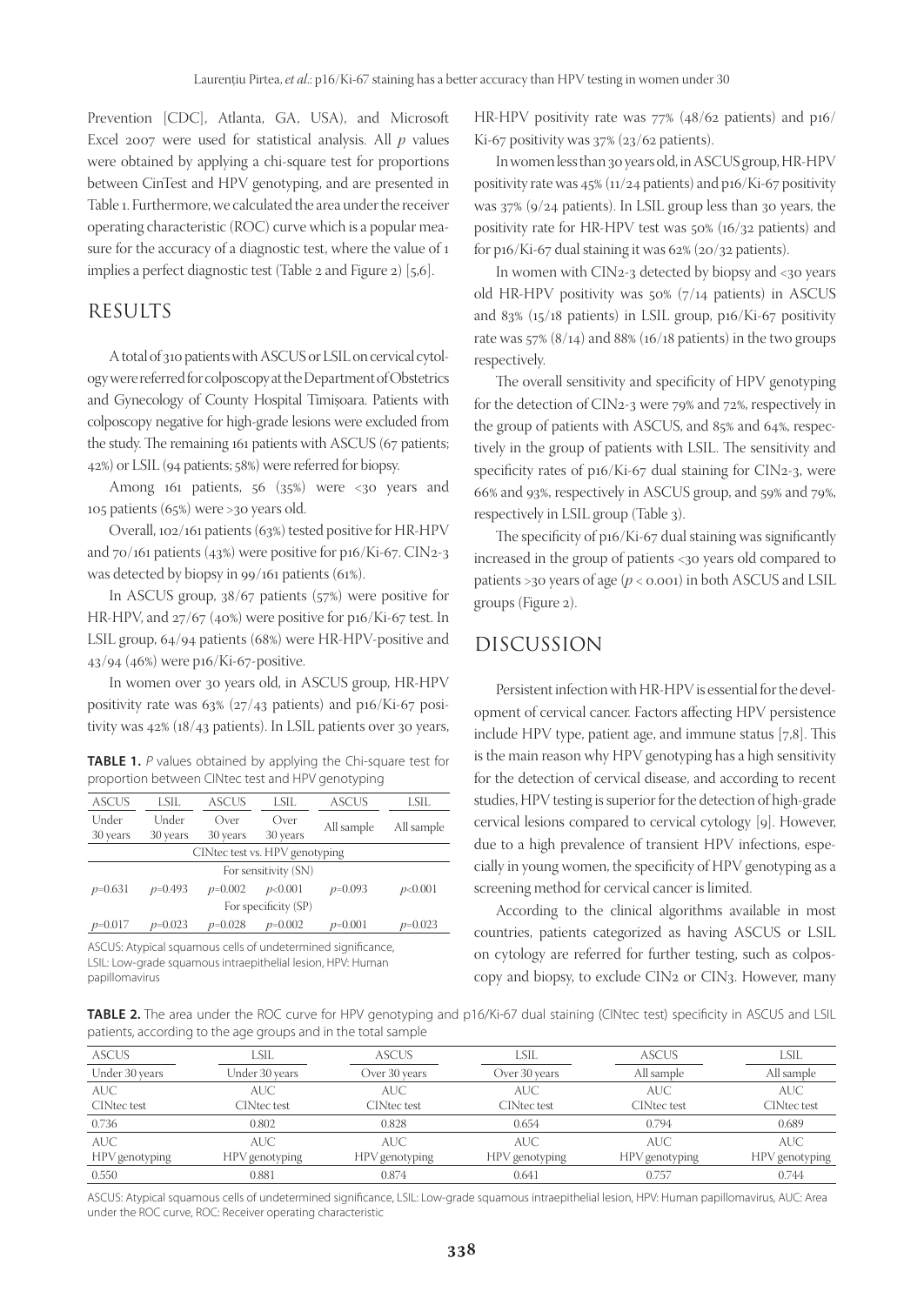

FIGURE 2. ROC curve for specificity and sensitivity of CINtec test and HPV genotyping for: (A) patients with ASCUS under 30 years old, (B) patients with ASCUS over 30 years old, (C) all the patients with ASCUS regardless of age, (D) patients with LSIL under 30 years old, (E) patients with LSIL over 30 years old, (F) all the patients with LSIL regardless of age. The specificity of p16/Ki-67 dual staining (CINtec test) was significantly increased (*p* < 0.001) in the group of patients under 30 years old compared with patients over 30 years of age (*p* < 0.001) in both ASCUS and LSIL group. ROC: Receiver operating characteristic, ASCUS: Atypical squamous cells of undetermined significance, LSIL: Low-grade squamous intraepithelial lesion.

studies found that 70–90% of LSIL cases regress to normal spontaneously, especially in women under 30 years old [10]. This means that a large number of patients are referred for unnecessary colposcopy and possibly invasive diagnostic methods such as biopsy or large loop excision of the transformation zone (LLETZ) [11]. Furthermore, this suggests the need for a better method for triaging ASCUS and LSIL patients, where immunocytochemical methods could be used as an additional tool for the assessment of disease severity. Immunohistochemistry has already been used for ultrastaging of sentinel lymph node in cervical cancer [12] or for the assessment of other gynecological malignancies, such as ovarian and endometrial cancer [13-15].

p16 has been found to be overexpressed in CIN as a result of the inactivation of retinoblastoma protein (Rb), which is mediated by the action of HPV E7 oncoprotein [16]. This is considered to be a critical early event in cervical carcinogenesis. On the other hand, p16 can also be overexpressed in normal metaplastic

or atrophic cells, so the specificity of p16 alone in the detection of cervical neoplasia is limited. Ki-67 represents a proliferation-associated protein which can be detected only in the nucleus of proliferating cells. The co-expression of the tumor-suppressor protein p16 and the proliferation marker Ki-67 does not occur in a normal healthy cell and, therefore, indicates altered cell cycle control [17]. Furthermore, Wentzensen *et al.* [18] found a strong correlation between p16/Ki-67 expression and the presence of HPV type 16, which is the most oncogenic HPV type and with the highest rate of persistence [7,8,18].

Due to the higher sensitivity for cervical neoplasia, HPV testing is considered more suitable for primary cervical screening, while p16/Ki-67 dual-staining has been evaluated as an alternative tool for the triage of patients with ASCUS or LSIL prior to referral for colposcopy and biopsy. Bergeron *et al.* [3] performed a prospective multicenter study, including 1,100 patients with ASCUS or LSIL, aiming to evaluate the performance of p16/Ki-67 dualstained cytology and HPV genotyping in the management of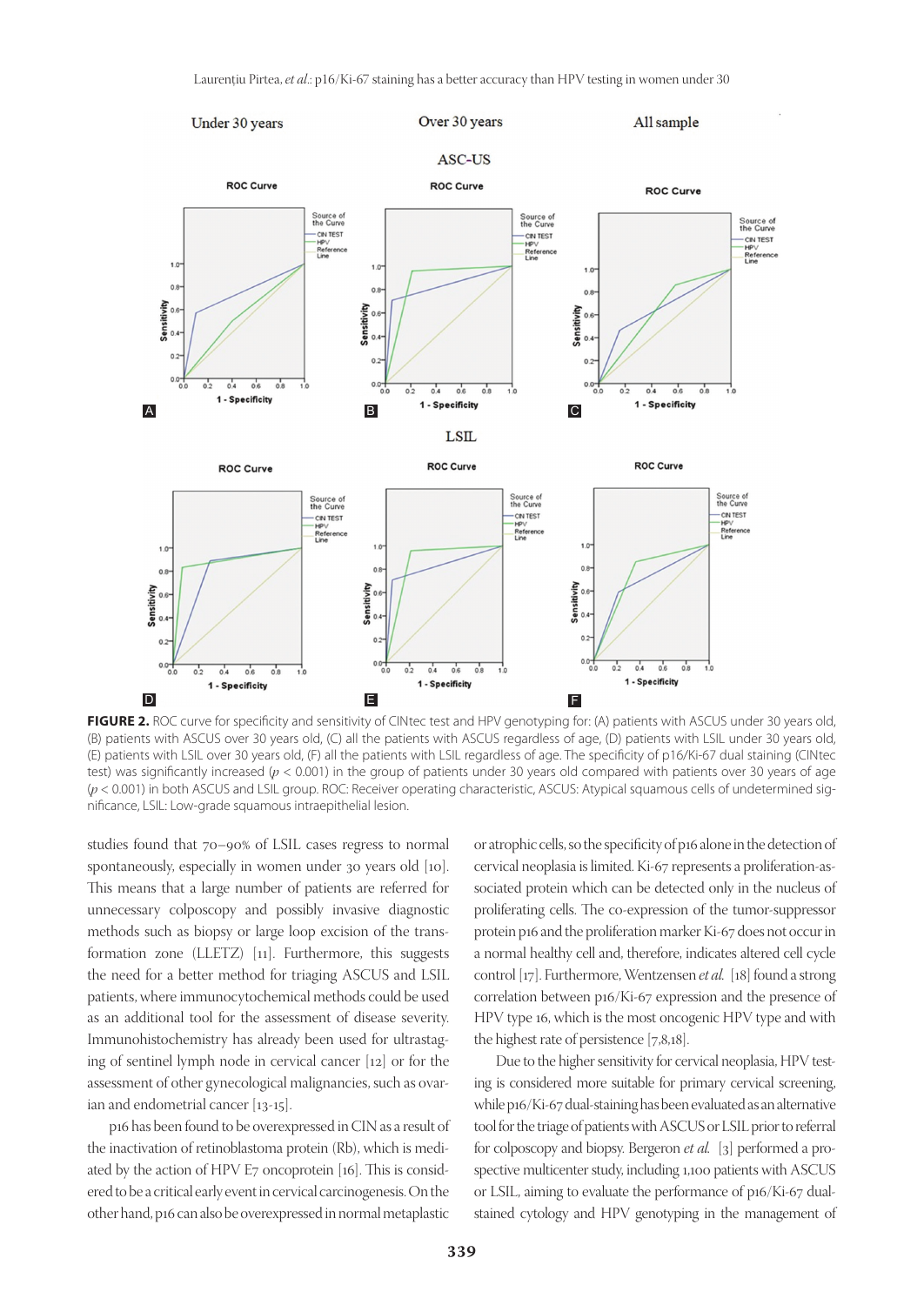| <b>ASCUS</b> |                                         |                |            | <b>LSIL</b>    |                |                |             |  |
|--------------|-----------------------------------------|----------------|------------|----------------|----------------|----------------|-------------|--|
|              | Under 30 years                          |                |            | Under 30 years |                |                |             |  |
|              | CINtec+                                 | CINtec-        | Total      |                | CINtec+        | CINtec-        | Total       |  |
| $Cin2/3+$    | 8                                       | 6              | 14         | $Cin2/3+$      | 16             | $\overline{2}$ | 18          |  |
| $Cin2/3-$    | $\mathbf{1}$                            | 9              | 10         | $Cin2/3-$      | $\overline{4}$ | 10             | 14          |  |
| Total        | 9                                       | 15             | 24         | Total          | 20             | 12             | 32          |  |
|              | $SN = 0.57$                             | $SP=0.90$      |            |                | $SN = 0.89$    | $SP = 0.71$    |             |  |
|              | $HPV+$                                  | $HPV-$         | Total      |                | $HPV+$         | $HPV-$         | Total       |  |
| $Cin2/3+$    | $\overline{7}$                          | $\overline{7}$ | 14         | $Cin2/3+$      | 15             | 3              | 18          |  |
| $Cin2/3-$    | $\overline{4}$                          | 6              | 10         | $Cin2/3-$      | -1             | 13             | 14          |  |
| Total        | 11                                      | 13             | 24         | Total          | 16             | 16             | 32          |  |
|              | $SN=0.50$                               | $SP = 0.60$    |            |                | $SN=0.83$      |                | $SP = 0.93$ |  |
|              | Over 30 years                           |                |            |                | Over 30 years  |                |             |  |
|              | CINtec+                                 | CINtec-        | Total      |                | CINtec+        | CINtec-        | Total       |  |
| $Cin2/3+$    | 17                                      | $\overline{7}$ | 24         | $Cin2/3+$      | 20             | 23             | 43          |  |
| $Cin2/3-$    | $\mathbf{1}$                            | 18             | 19         | $Cin2/3-$      | 3              | 16             | 19          |  |
| Total        | 18                                      | 25             | 43         | Total          | 23             | 39             | 62          |  |
|              | $SN = 0.71$                             | $SP = 0.95$    |            | $SN=0.43$      |                | $SP=0.84$      |             |  |
|              | $HPV+$                                  | $HPV-$         | Total      |                | $HPV+$         | $HPV-$         | Total       |  |
| $Cin2/3+$    | 23                                      | $\mathbf{1}$   | 24         | $Cin2/3+$      | 37             | 6              | 43          |  |
| $Cin2/3-$    | $\overline{4}$                          | 15             | 19         | $Cin2/3-$      | 11             | 8              | 19          |  |
| Total        | 27                                      | 16             | 43         | Total          | 38             | 14             | 62          |  |
|              | $SN=0.96$                               | $SP = 0.79$    |            | $SN=0.86$      |                | $SP = 0.58$    |             |  |
|              | All sample                              |                | All sample |                |                |                |             |  |
|              | CINtec+                                 | CINtec-        | Total      |                | CINtec+        | CINtec-        | Total       |  |
| $Cin2/3+$    | 25                                      | 13             | 38         | $Cin2/3+$      | 36             | 25             | 61          |  |
| $Cin2/3-$    | $\overline{2}$                          | 27             | 29         | $Cin2/3-$      | 7              | 26             | 33          |  |
| Total        | 27                                      | 40             | 67         | Total          | 43             | 51             | 94          |  |
|              | $SN=0.66$                               | $SP=0.93$      |            | $SN = 0.59$    |                | $SP = 0.79$    |             |  |
|              | $HPV+$                                  | $HPV-$         | Total      |                | $HPV+$         | $HPV-$         | Total       |  |
| $Cin2/3+$    | 30                                      | 8              | 38         | $Cin2/3+$      | $52\,$         | 9              | 61          |  |
| $Cin2/3-$    | 8                                       | 21             | 29         | $Cin2/3-$      | 12             | 21             | 33          |  |
| Total        | 38                                      | 29             | 67         | Total          | 64             | 30             | 94          |  |
|              | $SN=0.79$<br>$SP = 0.72$<br>$SN = 0.85$ |                |            | $SP=0.64$      |                |                |             |  |

**TABLE 3.** The sensitivity and specificity values of HPV genotyping and p16/Ki-67 dual staining, according to the age groups and in the total sample

SN: Sensitivity, SP: Specificity, ASCUS: Atypical squamous cells of undetermined significance, LSIL: Low-grade squamous intraepithelial lesion, HPV: Human papillomavirus

women with abnormal cervical cytology. They found that p16/ Ki-67 dual-stained cytology showed comparable (ASCUS: 94.4% for dual-stained cytology vs. 100% for HPV genotyping) or lower (LSIL: 85.7% for dual-stained cytology vs. 98.4% for HPV genotyping) sensitivity for CIN2-3, but higher specificity compared with HPV genotyping, in both ASCUS (78.7% vs. 60.4%; *p* < 0.001) and LSIL (53.3% vs. 15.6%;  $p <$  0.001) group. Positive predictive values for CIN2-3 were substantially higher for dual-stained cytology versus Hybrid Capture 2 (HC2) HPV testing, especially in ASCUS and LSIL patients aged under 30 years [3].

Similar findings were reported by Possati-Resende *et al.* [4], who compared the performance of dual-stained cytology and HPV genotyping in a group of 200 patients with ASCUS or LSIL. They found that both p16/Ki-67 dual staining and the HR-HPV DNA test had a similar performance in predicting high-grade cervical lesions. They also found that in patients with LSIL under 30 years old, p16/Ki-67 test had a higher accuracy in identifying cervical lesions. Among women over 30 years old diagnosed with LSIL, the two methods showed a similar

performance [4]. We obtained comparable results in this study, with the dual-stained cytology performing significantly better in terms of specificity in the group of patients under 30 years of age.

The fact that the same liquid-based sample can be used for cervical cytology, HPV genotyping, and immunocytochemistry simplifies the procedure, so that the patient is not obliged to pay another visit to the specialist to perform the test. This means that p16/Ki-67 dual staining could be offered as a "reflex test" for patients with abnormal results on liquid-based cervical cytology or with HR-HPV positive results.

The weakness of our study is the relatively small number of patients involved. More data are necessary to validate the use of p16/Ki-67 dual staining as part of a management algorithm for patients with abnormal Pap smear results.

## CONCLUSION

In our study, p16/Ki-67 dual staining showed a higher specificity for CIN2-3 compared to the HPV genotyping